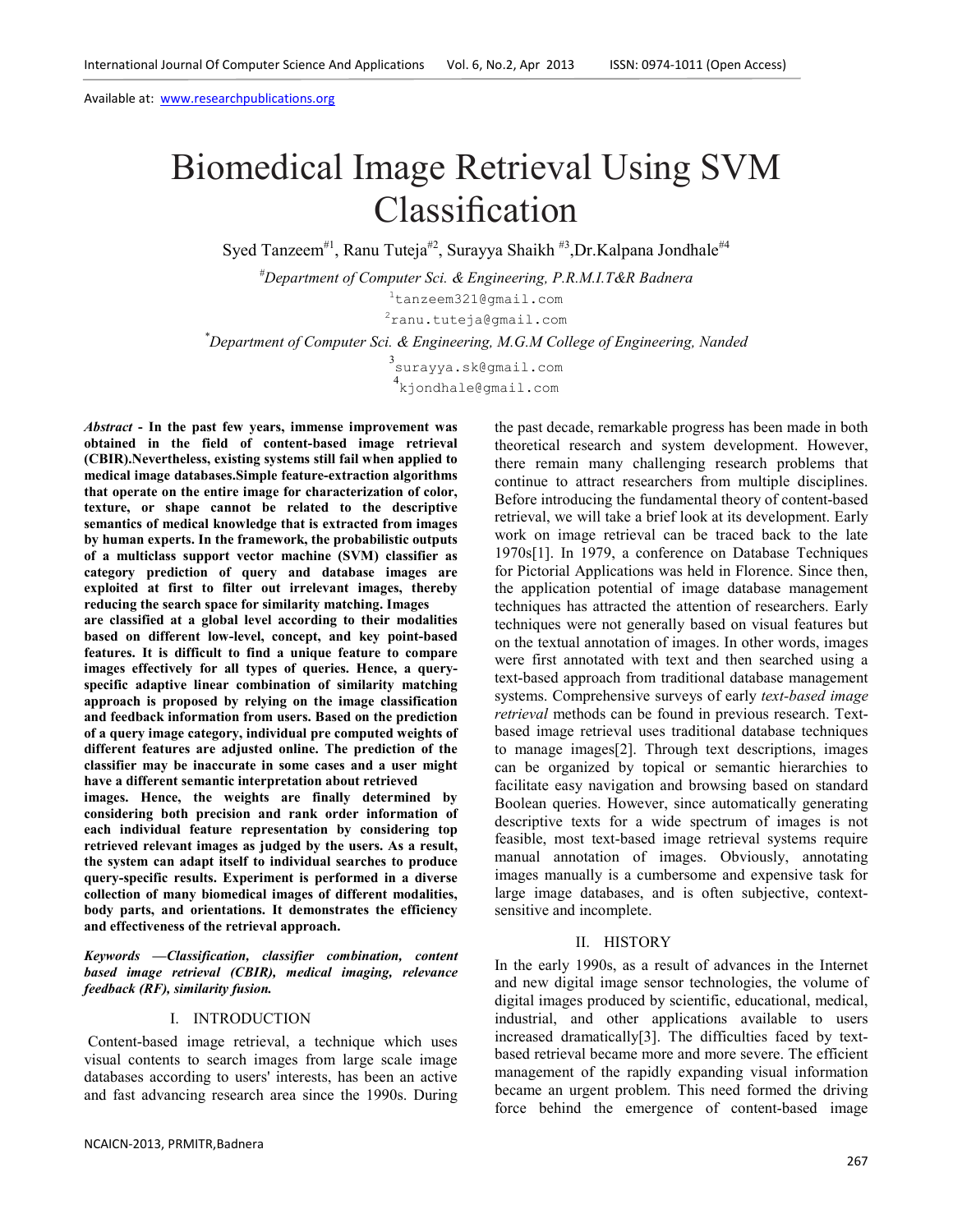retrieval techniques. In 1992, the National Science Foundation of the United States organized a workshop on visual information management systems to identify new directions in image database management systems. It was widely recognized that a more efficient and intuitive way to represent and index visual information would be based on properties that are inherent in the images themselves[4]. Researchers from the communities of computer vision, database management, human-computer interface, and information retrieval were attracted to this field. Since then, research on content-based image retrieval has developed rapidly. Since 1997, the number of research publications on the techniques of visual information extraction, organization, indexing, user query and interaction, and database management has increased enormously [5].

 Similarly, a large number of academic and commercial retrieval systems have been developed by universities, government organizations, companies, and hospitals. Comprehensive surveys of these techniques and systems can be found in previous research [6]. Contentbased image retrieval uses the visual contents of an image such as color, shape, texture, and spatial layout to represent and index the image. In typical content-based image retrieval systems (Figure 1-1), the visual contents of the images in the database are extracted and described by multi-dimensional feature vectors[7]. The feature vectors of the images in the database form a feature database. To retrieve images, users provide the retrieval system with example images or sketched figures. The system then changes these examples into its internal representation of feature vectors. The similarities /distances between the feature vectors of the query example or sketch and those of the images in the database are then calculated and retrieval is performed with the aid of an indexing scheme. The indexing scheme provides an efficient way to search for the image database[8]. Recent retrieval systems have incorporated users' relevance feedback to modify the retrieval process in order to generate perceptually and semantically more meaningful retrieval results [9].



Figure 1-1. Diagram for content-based image retrieval system

## III.IMAGE FEATURE REPRESENTATION

 The performance of a classification and/or retrieval system depends on the underlying image representation, usually in the form of a feature vector $[10]$ . In a heterogeneous medical image collection, it is possible to identify specific local patches in images that are perceptually and/or semantically distinguishable, such as homogeneous texture patterns in gray level radiological images, differential color, and texture structures in microscopic pathology and dermoscopic images. The variation in the local patches can be effectively modeled as local concepts [11] analogous to the keywords in text documents by using any supervised learning-based classification techniques, such as the SVM [12].

 For the SVM training, the initial input to the system is the feature vector set of the patches along with their manually assigned corresponding concept labels. Images in the dataset are annotated with the concept labels by fixed partitioning each image Ij into l regions as  ${x1j, \ldots, xkj, \ldots}$ .., xlj }, where each xkj  $\in$  d is a combined color and texture feature vector. For each xkj ,the concept probabilities are determined by the prediction of the multiclass SVMs as [17]

 $pikj = P(y = i|xki)$ ,  $1 \le i \le L$ . (1)

Finally, the c ategory label of xkj is determined as cm, which is the label of the category with the maximum probability score. Based on this encoding scheme, an image Ij is represented as a vector of weighted concepts as f concept

 $j = [wlj, \ldots, wij, \ldots wLj]$  [T (2)

Where each wij denotes the weight of a concept ci,  $1 \le i \le$ L in image Ij , depending on its information content. The popular "tf–idf" term-weighting scheme [13] is used in this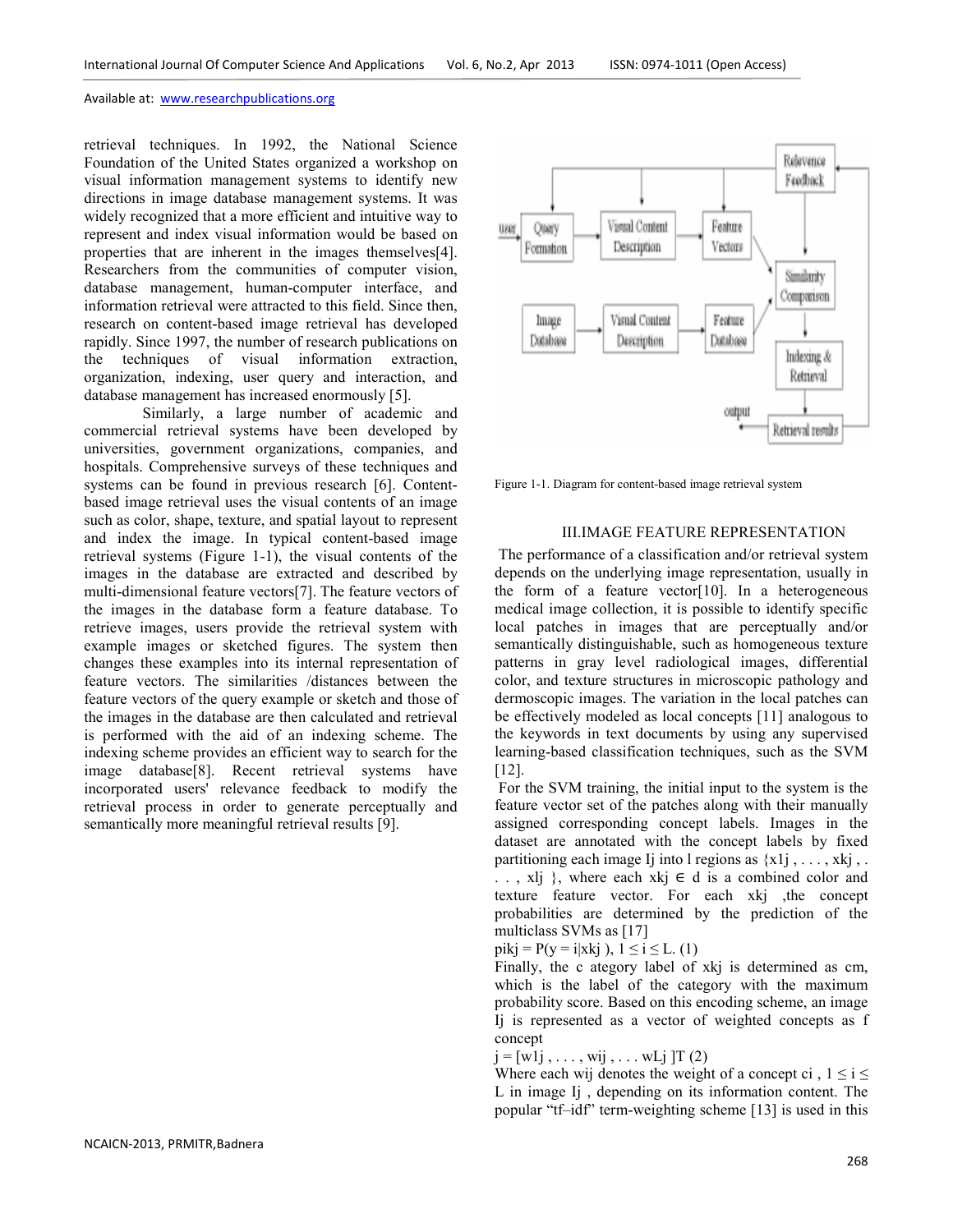paper, where the element wij is expressed as the product of local and global weights. In a heterogeneous medical collection with multiple modalities, images are often captured with different views, imaging and lighting conditions, similar to the real world photographic images. Ideally, the representation of such images must be flexible enough to cope with a large variety of visually different instances under the same category or modality, yet keeping the discriminative power between images of different modalities. In this paper, we extract such robust and invariant features from images as "bag of keypoints" [14]. In addition to the previous features, the MPEG-7 [15] based color layout descriptor (CLD) and edge histogram descriptor (EHD) and descriptors from the lucene image retrieval library [16], such as fuzzy color texture histogram (FCTH) and color edge direction descriptor (CEDD) are extracted to represent images from different perspectives.

## IV. SUPPORT VECTOR MACHINES FOR MULTI-CLASS CLASSIFICATION

The Automated classification addresses the general problem of finding an approximation F of an unknown function F defined from an input space [2 onto an u nordered set of classes {wl,... ,wK}, given a training set: T  $= {(\sim eP, yP = F(xP))}P1 C \sim 2 x {•1,...,09K}.$ 

 Among the wide variety of methods available in the literature to learn classification problems, some are able to handle many classes (e.g. decision trees [2, 12], feedforward neural networks), while others are specific to 2-class problems, also called dichotomies. This is the case of perceptrons or of support vector machines (SVMs) [1, 4, and 14]. When the former are used to solve K-class classification problems, K classifiers are typically placed in parallel and each one of them is trained to separate one class from the K - 1 others. The same idea can be applied with SVMs [17]. This way of decomposing a general classification problem into dichotomies is known as a oneper-class decomposition, and is independent of the learning method used to train the classifiers. In a one-per-class decomposition scheme, each classifier k trained on the dichotomy  $\{(a:P, yP = / k(a.p))\}L 1 c a2 x {-1, +1}$  produces an approximation fk of fk of the form  $fk = sgn(gk)$ , where g  $k : a2 -+ I \sim$ . The class wk picked by the global system for an input x will then be the one maximizing  $g_k(a)$ . This supposes, however, that the outputs of all g k are in the same range.

As long as each of the learning algorithms used to solve the dichotomies outputs probabilities, their answers are comparable [18]. When a dichotomy is learned by a criterion such as the minimization of the mean square error between  $g_k(xP)$  and  $yP \to \{-1, +1\}$ , it is reasonable to expect (if the model learning the dichotomy is sufficiently rich) that for any data drawn with the same distribution than the training data, the output of the classifier will have

its module around +1. Thus, in this case again, one can more or less assume that the answers of the wk classifiers are comparable. The output scale of a SVM is determined so that outputs for the support vectors are +1. This scale is not robust, since it depends on just a few points, often including outliers[19]. Therefore, it is generally not safe to decompose a classification problem in dichotomies learned by SVMs whose outputs are compared as such, to provide the final output.

## V. SIMILARITY FUSION

It is challenging to find a unique feature representation to compare images accurately for all types of queries. Feature descriptors at different levels of image representation are in diverse forms and may be complementary in nature. In information retrieval (IR), more specifically in text retrieval, data fusion or multiple-evidence combination describes a range of techniques where multiple pieces of information are combined to achieve improvements in retrieval effectiveness [20][21]. Many researchers have argued that better retrieval effectiveness may be gained by exploiting multiple query representations, retrieval algorithms, or feedback techniques and combining the results of a varied set of techniques or representations [21]. *A. Category-Specific Similarity Fusion* 

In this approach, for a query image, its category at a global level is determined by employing the SVM learning. Based on the online category prediction of a query image, precomputed category-specific feature weights (e.g., *αF* ) are utilized in the linear combination of the similarity matching function. Based on this scheme, for example, a color feature will have more weight for microscopic pathology and dermatology images, whereas edge and texture related features will have more weights for the radiographs. The steps involved in this process are depicted in Algorithm 2.

Algorithm Category-Specific Similarity Fusion Approach (off-line): For a query image Iq,calculate individual Feature vectors fq, where  $F \in$ {Concept,Keypoint,EHD,CLD,CEDD,FCTH}. For each feature,get a category prediction based on the probabilistic output of (3) by applying SVM. Combine the outputs by applying any of the combination rules (e.g.,sum,max,prod,min). Get the final category label as  $Wm(q), m \in \{1, \ldots, M\}$  of the query image category  $Wm(q)$ . Finally,combine the similarity scores with the weights based on similarity fusion in (5). Finally return the images based on the similarity matching values in descending order to Obtain a final ranked list of images.

*B. RF-Based Dynamic Similarity Fusion*